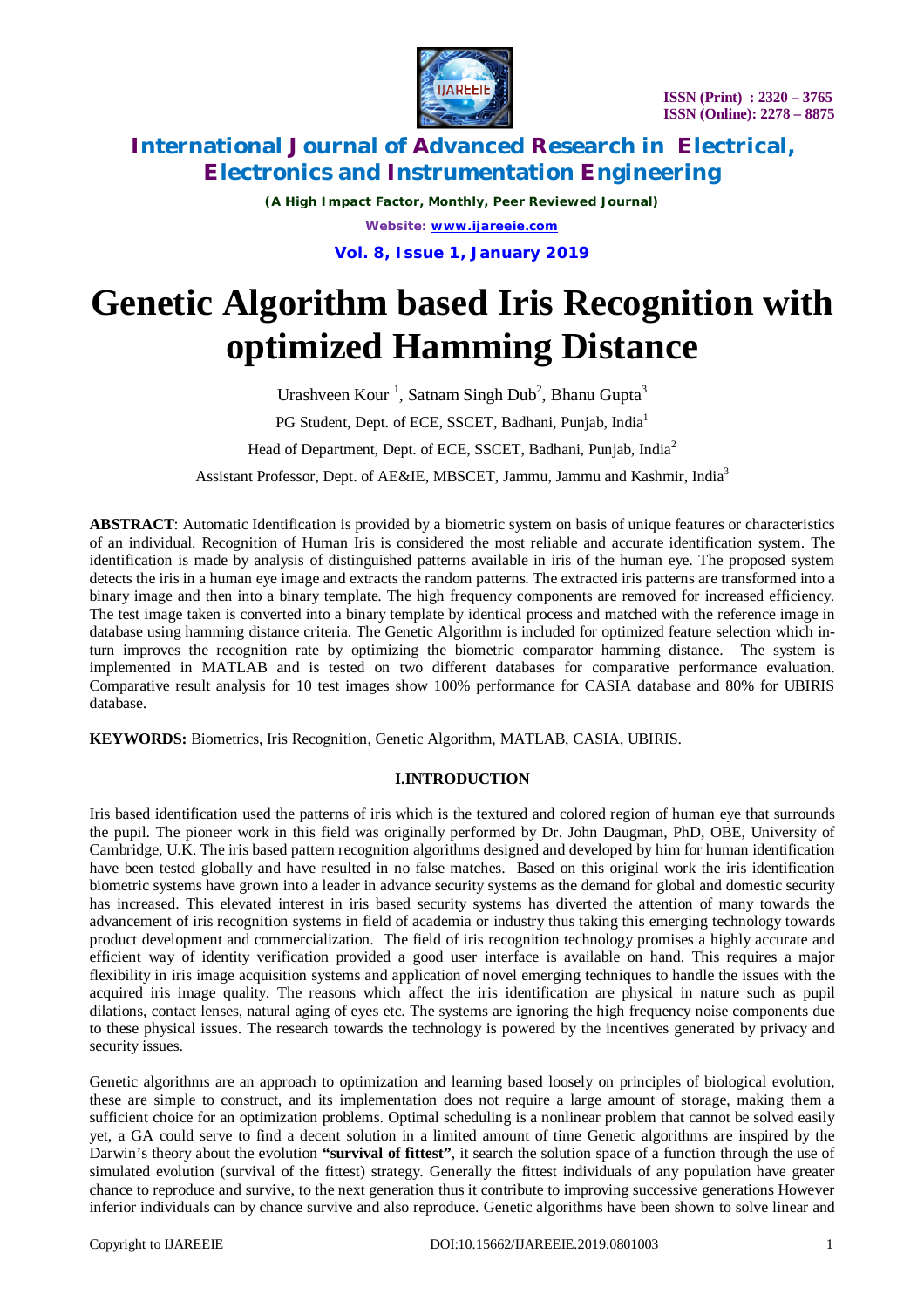

*(A High Impact Factor, Monthly, Peer Reviewed Journal)*

*Website: [www.ijareeie.com](http://www.ijareeie.com)*

## **Vol. 8, Issue 1, January 2019**

nonlinear problems by exploring all regions of the state space and exponentially exploiting promising areas through the application of mutation, crossover and selection operations to individuals in the population. The development of new software technology and the new software environments (e.g. MATLAB) provide the platform to solving difficult problems in real time. It integrates numerical analysis, matrix computation and graphics in an easy to use environment. MATLAB functions are simple text files of interpreted instructions Therefore; these functions can be re-implemented from one hardware architecture to another without even a recompilation step. The paper persents a system design of a iris recognition system developed using MATLAB and tested on two different eye image databases for performance. The Genetic Algorithms are used to optimize the biometric comparator Hamming distance.

#### **II.LITERATURE REVIEW**

It Kumar et al. Daugman's algorithm is commercially viable in present iris biometrics. Daugman's Operator successfully segments and normalizes an iris image [1]. Steve Zhou et al. uses 1-D Gabor filter, k dimensional tree and hamming distance for matching [2]. Sukhwinder Singh et al. has presented segmentation, normalization, feature extraction and matching as four main operations for iris recognition [3]. Bimi Jain et. al. presented FFT and moments for iris recognition. FFT converts image from spatial domain to frequency domain and also filters noise in the image[4]. Shrinivasrao B. Kulkarni et.al. India [proposed system takes an image of the eye, detects the iris and extracts it. Then a binary image of the extracted iris is created in order to form an equivalent barcode [5]. Desoky et.al. proposes an iris recognition algorithm in which a set of iris images of a given eye are fused to generate a final template using the most consistent feature data. Features consistency weight matrix is determined according to the noise level presented in the considered images [6]. Ashish Kumar et al. have developed an 'open-source' iris recognition system in order to verify both the uniqueness of the human iris and also its performance as a biometric [7]. Charansing N. Kayte et. al. implement an iris recognition system using MATLAB in order to verify the claimed performance of the technology [8]. Gunjan Sharma, et.al. used a fusion mechanism that uses both, a Canny Edge Detection scheme and a Circular Hough Transform, to detect the iris' boundaries in the eye's digital image [9]. P.P.Chitte et.al. have done work for the performance evaluation of iris recognition algorithms to construct very large iris databases. The authors propose n iris image synthesis method based on Principal Component Analysis (PCA), Independent component analysis (ICA) and Daugman's rubber sheet model is proposed [10]. C.M.Patil et. al. publishes that Iris recognition is one of the most reliable biometric technologies. The performance of an iris recognition system can be undermined by poor quality images and result in high false reject rates (FRR) and failure to enroll (FTE) rates [11]. Zhonghua Lin et al. presented, Morlet wavelet transform used. Firstly, locate the iris, then makes normalization and get 512 columns and 64 rows rectangular iris image. Then convert into binary codes. Lastly matching the iris pattern to the stored data [12]. Mohammad Ramli et.al. provides special and automatic identification of an individual based on characteristics and unique features showed by individuals. The authors' work examines the developing automated iris recognition for personal identification in order to verify both uniqueness of the human iris and also its performance as a biometric based on Hu invariant moment [13]. Mahboubeh Shamsi et.al. Malaysia, lohor, Malaysia publish that an Iris is a desirable biometric representation of an individual for security-related applications. Authors tested the algorithm using iris images from CASIA database and MMU database. The percentage detection on MMU iris database is 99% and that of CASIA is 98% [14]**.** Hollingsworth et al. acquired multiple iris codes from the same eye and evaluate which bits are the most consistent bits in the iris code [15]. Liu and Xie et.al. presented an algorithm that uses direct linear discriminant analysis. Their results using 1200 images showed that recognition performance increases dramatically in going from two images per iris to four images, and then incrementally from 4 to 8, and 8 to 10 [16]. Considering multiple scans of an iris, Schmid et al. used the average Hamming distance of multi-sample matching. This is compared to using a log-likelihood ratio, and it is found that, in many cases, the log-likelihood ratio outperforms the average Hamming distance [17]. Krichen et al. represent each class in the gallery with three images, so that for each person and for each test image, they kept the minimum value of its similarity measure to the three images. The use of the min operation to fuse a set of similarity scores is generally more appropriate [18]. Masek et. al. implemented an edge detection method slightly different from the Canny operator and then used a circular Hough transform for iris boundary extraction [19]. Ma et. al. estimated the pupil position using pixel intensity value projections and thresholding. Centroid of the specific region is calculated to obtain the center of pupil. After that a circular Hough transform is applied to detect the iris outer boundary [20]. Lim et. al. also used the wavelet transform to extract features from the iris region. Both the Gabor transform and the Haar wavelet are considered as the mother wavelet [21]. Ritter et.al. present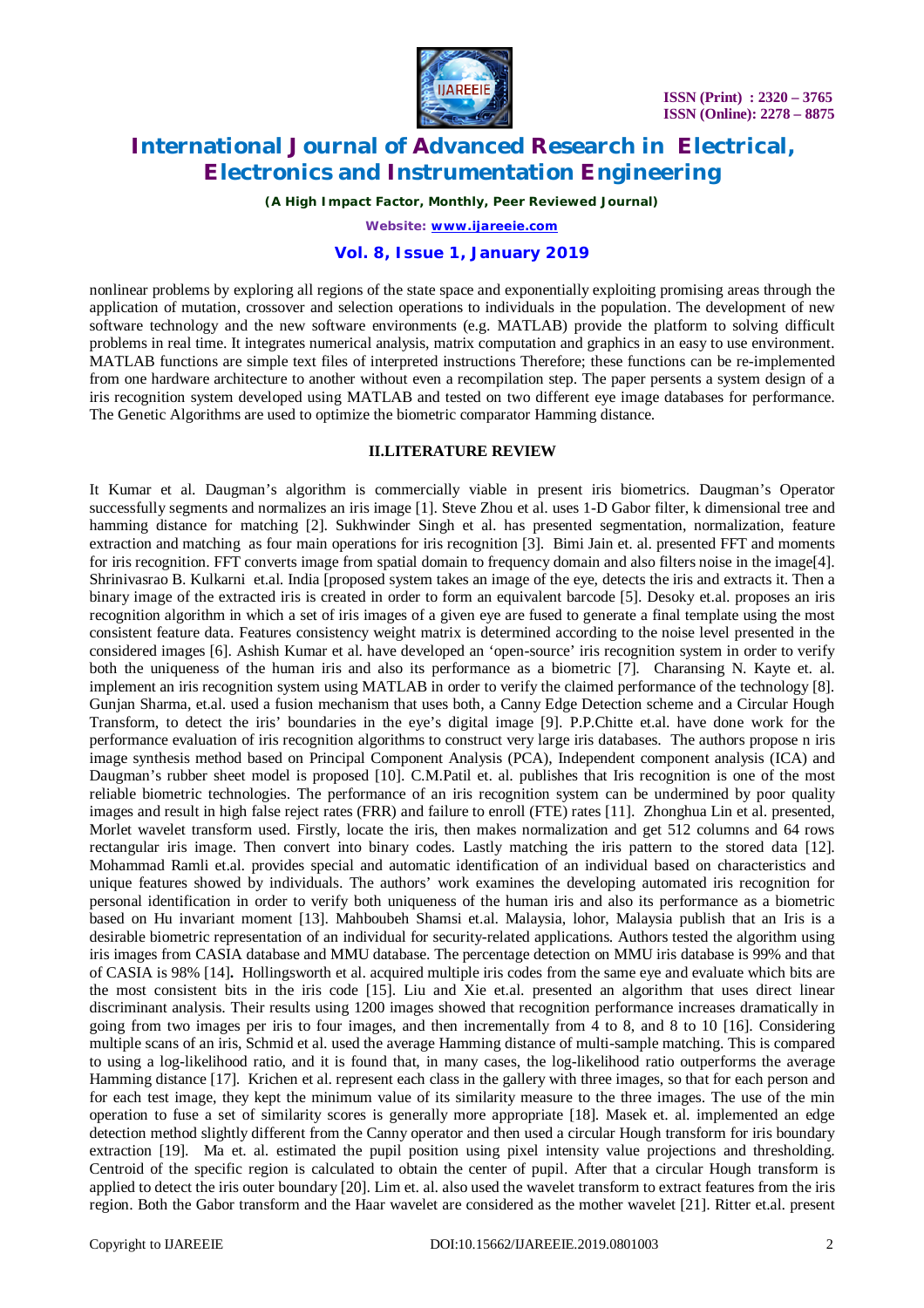

*(A High Impact Factor, Monthly, Peer Reviewed Journal)*

*Website: [www.ijareeie.com](http://www.ijareeie.com)*

#### **Vol. 8, Issue 1, January 2019**

results for an active contour that finds the pupil-iris border in slit lamp images of the eye. Preprocessing involves producing a variance image from the original image and then locating the annulus, of a given size, which has the lowest mean variance [22]. Boles at el. proposed an iris recognition method. Iris localization is started by locating the pupil of the eye, which was done by using some edge detection technique. As it was a circular shape, the edges defining it are connected to form a closed contour. The centroid of the detected pupil is chosen as the reference point for extracting the features of the iris. Iris outer boundary is also detected by using the edge-image [23]. Wildes et.al. had proposed an iris recognition system in which iris localization is completed by detecting edges in iris images followed by use of a circular Hough transform to localize iris boundaries. In a circular Hough transform, images are analyzed to estimate the three parameters of one circle [24]. Daugman patented Iris algorithm of integro-differential operator [25].

#### **III.METHOLOGY**

The traditional approach for iris recognition system implementation using Daugman's Algorithm is shown in Fig. 1.



Fig. 1 Basic Iris Recognition System

The traditional system is modified using Genetic Algorithms is shown in figure below.



Fig. 2 Iris Recognition System with Genetic Algorithm Optimization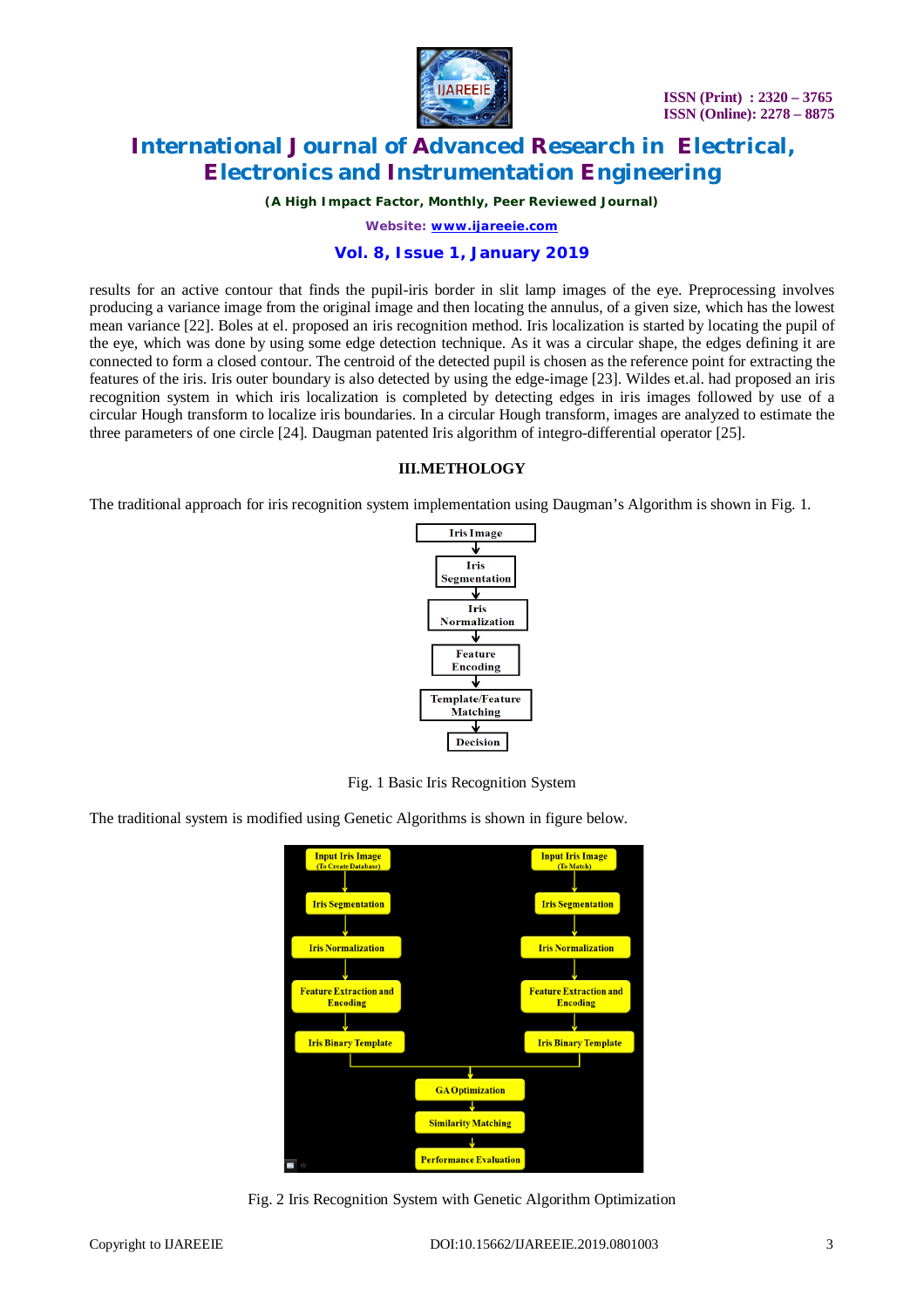

*(A High Impact Factor, Monthly, Peer Reviewed Journal)*

*Website: [www.ijareeie.com](http://www.ijareeie.com)*

## **Vol. 8, Issue 1, January 2019**

The genetic algorithm applied in the simplest form is shown as under.



Fig. 3 Flowchart Depicting Simple Genetic Algorithm Optimization

#### **IV.RESULTS AND DISCUSSSIONS**

The developed MATLAB GUI for Iris Recognition System is shown along with the iris image segmentation, eyelids removal and eyelashes removal. Iris image normalization results are also depicted for the same in Fig. 4.



Fig. 4 Iris Recognition Outputs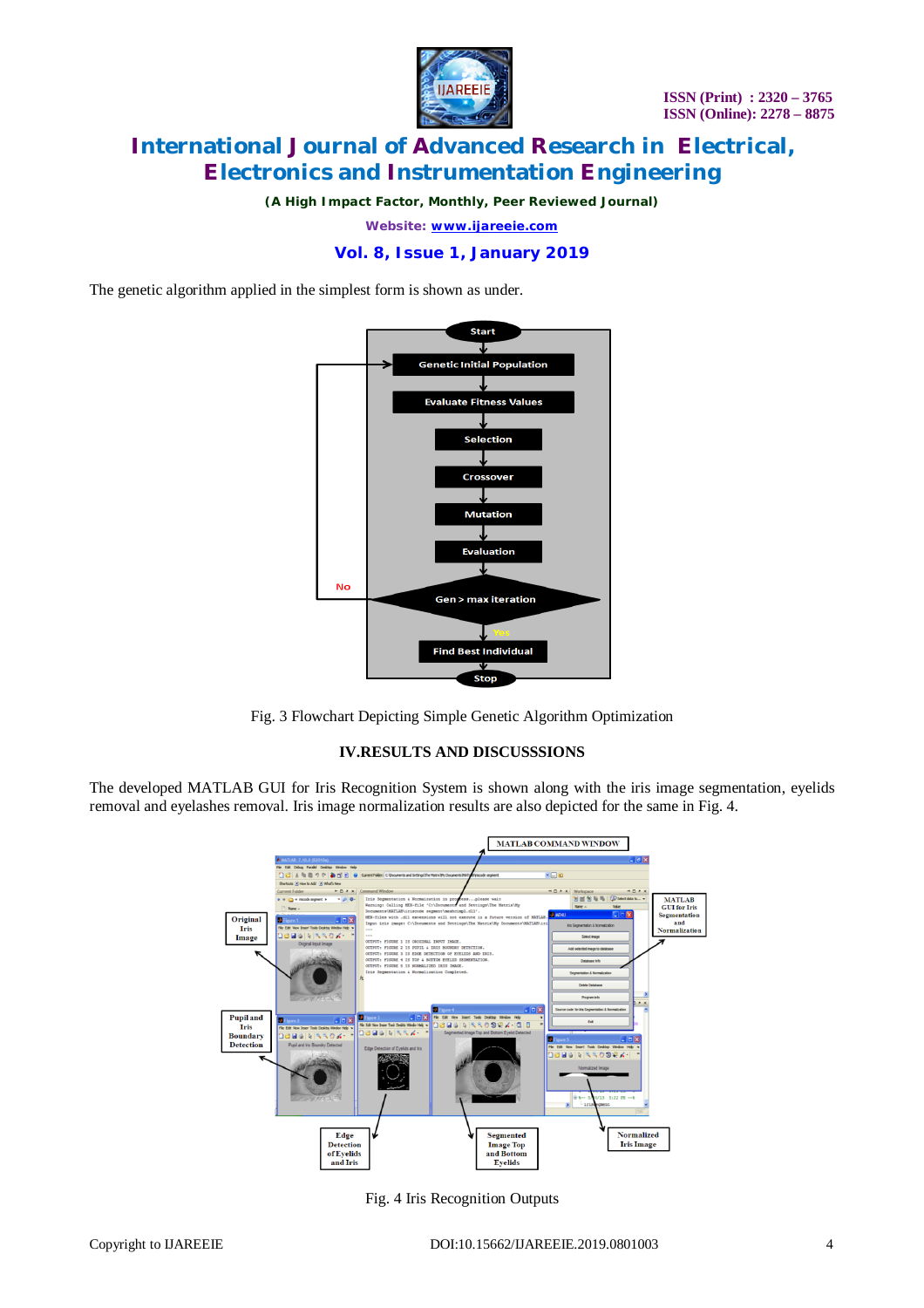

*(A High Impact Factor, Monthly, Peer Reviewed Journal)*

*Website: [www.ijareeie.com](http://www.ijareeie.com)*

## **Vol. 8, Issue 1, January 2019**

The iris segmentation and normalization system implemented above is further modified into an iris recognition system and tested on two databases CASIA and UBIRIS for performance evaluation. The modified MATLAB GUI for iris recognition is shown in Fig. 5.



Fig. 5 GA based Iris Recognition GUI Snapshots

The procedure to use the GUI is as follows. First, add all the files in MATLAB current directory. Next, Type "irisrecognition" on MATLAB command window and Press Enter. The Working Software Functions and their Description is as follows.

- Select image: read the input image
- Add selected image to database: the input image is added to database and will be used for training.
- Database Info: show information about the images present in database.
- Iris Recognition: iris normalization, iris template and template matching (here the selected input image is processed and matched).
- Delete Database: remove database from the current directory.
- Program Info: shows information about the iris recognition system software.
- Source code for Iris Recognition System: to view the complete source code.
- Exit: quit program.

The test results evaluated for CASIA Database and UBIRIS database are tabulated in Table I. The results and performance evaluation is also graphically illustrated. The results were generated in two phases. Initial test was done for 10 images for each database. Fig. 6 shows performance analysis graph for 10 test images for CASIA based on Hamming Distances.



Fig. 6 2D- Representation of GA Optimized Hamming Distance and Recognition Id on CASIA for 10 test images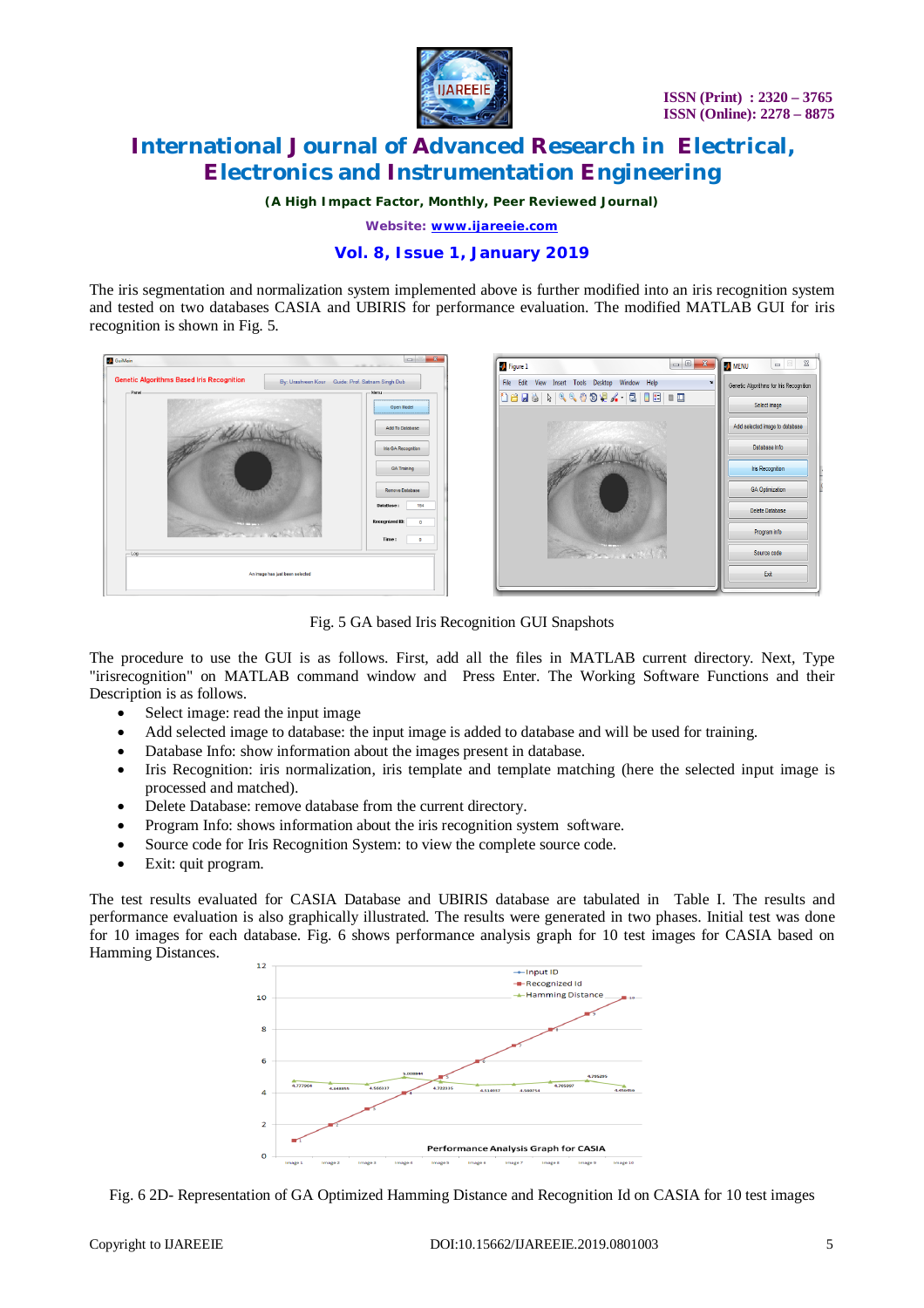

*(A High Impact Factor, Monthly, Peer Reviewed Journal)*

*Website: [www.ijareeie.com](http://www.ijareeie.com)*

## **Vol. 8, Issue 1, January 2019**

Fig. 7 shows performance analysis graph for 10 test images for UBIRIS based on Hamming Distances.



Fig. 7 2D- Representation of GA Optimized Hamming Distance and Recognition Id on UBIRIS for 10 test images

Fig. 8 shows performance comparison graph for 10 test images for CASIA Vs UBIRIS based on % Recognition Rate and Recognized Id.



Fig. 8 Performance Comparison GA optimized Hamming Distance and Recognition Rates (CASIA Vs UBIRIS)